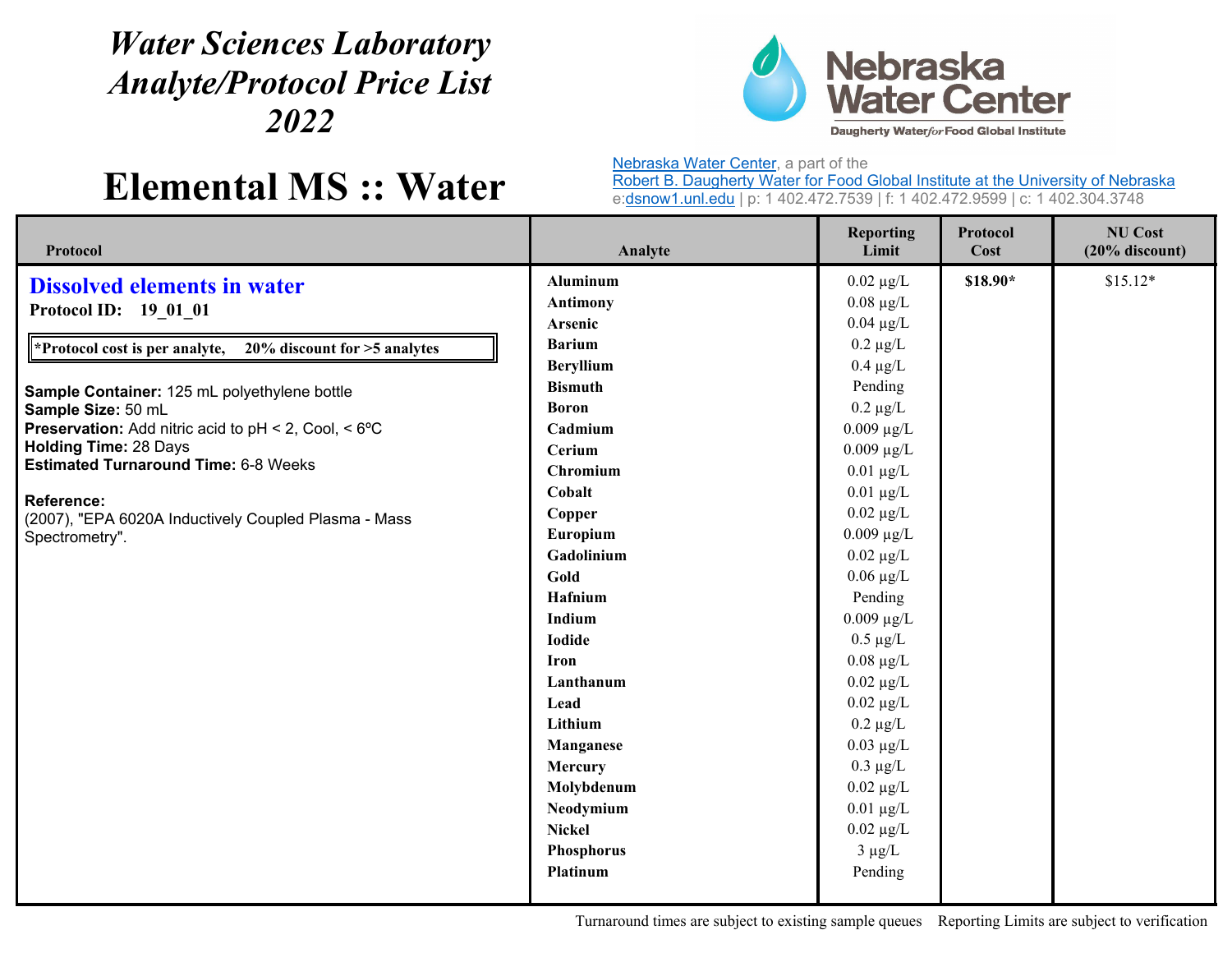| Protocol                                                                                                                                                                                                                                                                                                                                                                                                                                                                                                                           | Analyte                                                                                                                                                                                                                  | <b>Reporting</b><br>Limit                                                                                                                                                                                                                                                          | Protocol<br>Cost | <b>NU Cost</b><br>$(20%$ discount) |
|------------------------------------------------------------------------------------------------------------------------------------------------------------------------------------------------------------------------------------------------------------------------------------------------------------------------------------------------------------------------------------------------------------------------------------------------------------------------------------------------------------------------------------|--------------------------------------------------------------------------------------------------------------------------------------------------------------------------------------------------------------------------|------------------------------------------------------------------------------------------------------------------------------------------------------------------------------------------------------------------------------------------------------------------------------------|------------------|------------------------------------|
|                                                                                                                                                                                                                                                                                                                                                                                                                                                                                                                                    | Praseodymium<br>Samarium<br>Scandium<br>Selenium<br><b>Silver</b><br><b>Strontium</b><br><b>Tellurium</b><br>Thallium<br><b>Thorium</b><br>Tin<br><b>Tungsten</b><br>Uranium<br>Vanadium<br>Yttrium<br>Zinc<br>Zirconium | $0.02 \mu g/L$<br>$0.02 \mu g/L$<br>$0.05 \mu g/L$<br>$0.2 \mu g/L$<br>$0.05 \mu g/L$<br>$0.02 \mu g/L$<br>Pending<br>$0.06 \mu g/L$<br>$0.06 \mu g/L$<br>$0.06 \mu g/L$<br>$0.1 \mu g/L$<br>$0.03 \mu g/L$<br>$0.02 \mu g/L$<br>$0.01 \mu g/L$<br>$0.1 \mu g/L$<br>$0.02 \mu g/L$ |                  |                                    |
| Semi-quantitative elemental analysis<br>Protocol ID: 19_05_01<br>$20\%$ discount for $>5$ analytes<br><b>Protocol cost is per analyte,</b><br>Sample Container: 125 mL polyethylene bottle<br>Sample Size: 250 mL<br><b>Preservation:</b> Add nitric acid to $pH < 2$ , Cool, $< 6^{\circ}C$<br><b>Holding Time: 28 Days</b><br><b>Estimated Turnaround Time: 6-8 Weeks</b><br><b>Reference:</b><br>(1994), "EPA 200.8 Determination of Trace Elements in Waters and<br>Wastes by Inductively Coupled Plasma - Mass Spectrometry". | <b>Individual elements</b>                                                                                                                                                                                               |                                                                                                                                                                                                                                                                                    | $$69.30*$        | \$55.44*                           |
| <b>Glyphosate/AMPA in water</b><br>Protocol ID: 19 06 01<br>Sample Container: 125 mL polyethylene bottle<br>Sample Size: Pending<br>Preservation: Cool, < 6°C<br><b>Holding Time: 30 Days</b><br><b>Estimated Turnaround Time: 6-8 Weeks</b>                                                                                                                                                                                                                                                                                       | AMPA<br>Glufosinate<br>Glyphosate<br><b>Inorganic P</b>                                                                                                                                                                  | $5 \mu g/L$<br>Pending<br>$5 \mu g/L$<br>Pending                                                                                                                                                                                                                                   | \$131.20         | \$104.96                           |